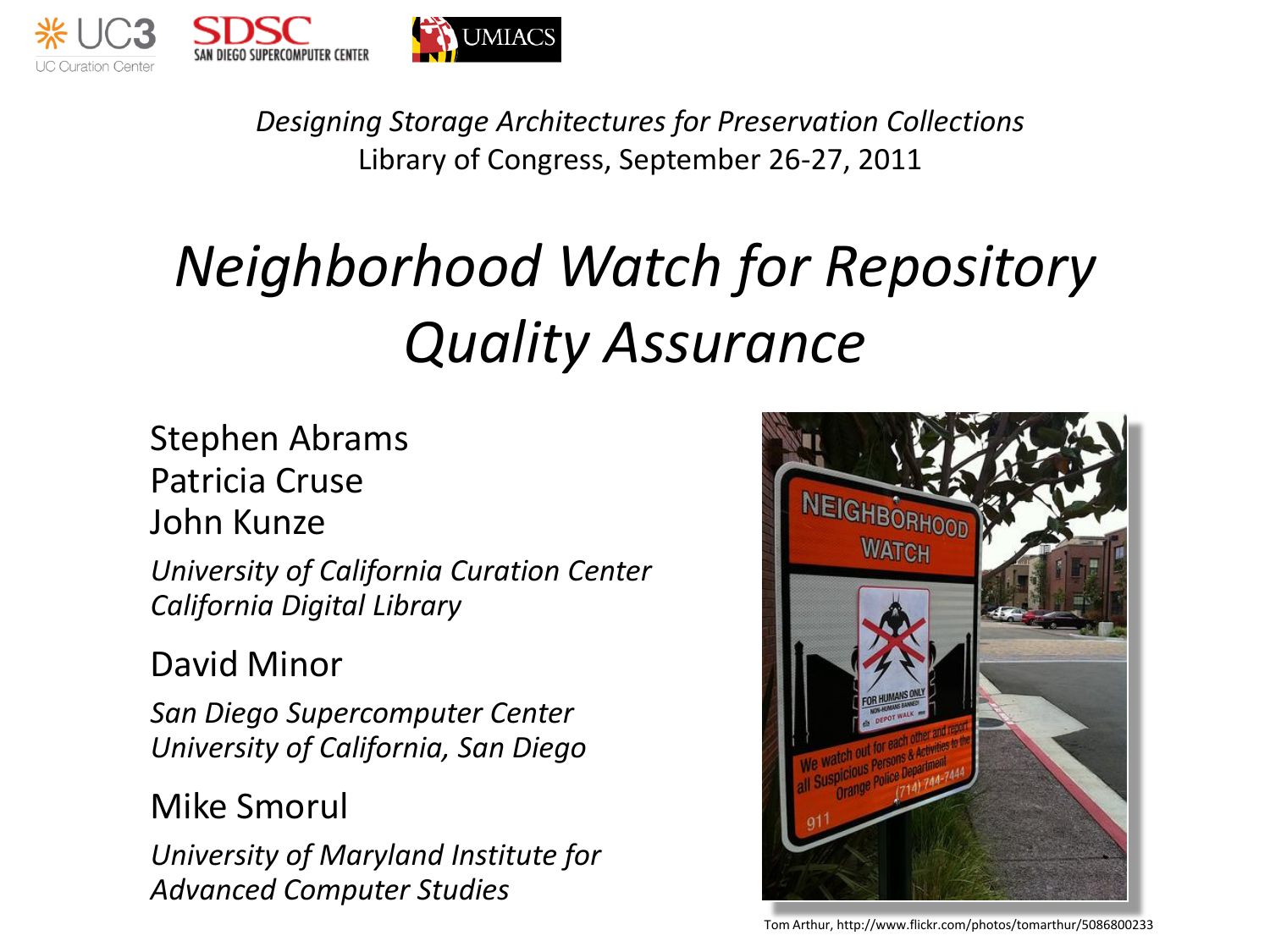

- A new metric, and community ethic, for repository reliability and trustworthiness
	- Objective
	- Repeatable
	- Independently verifiable
	- Simple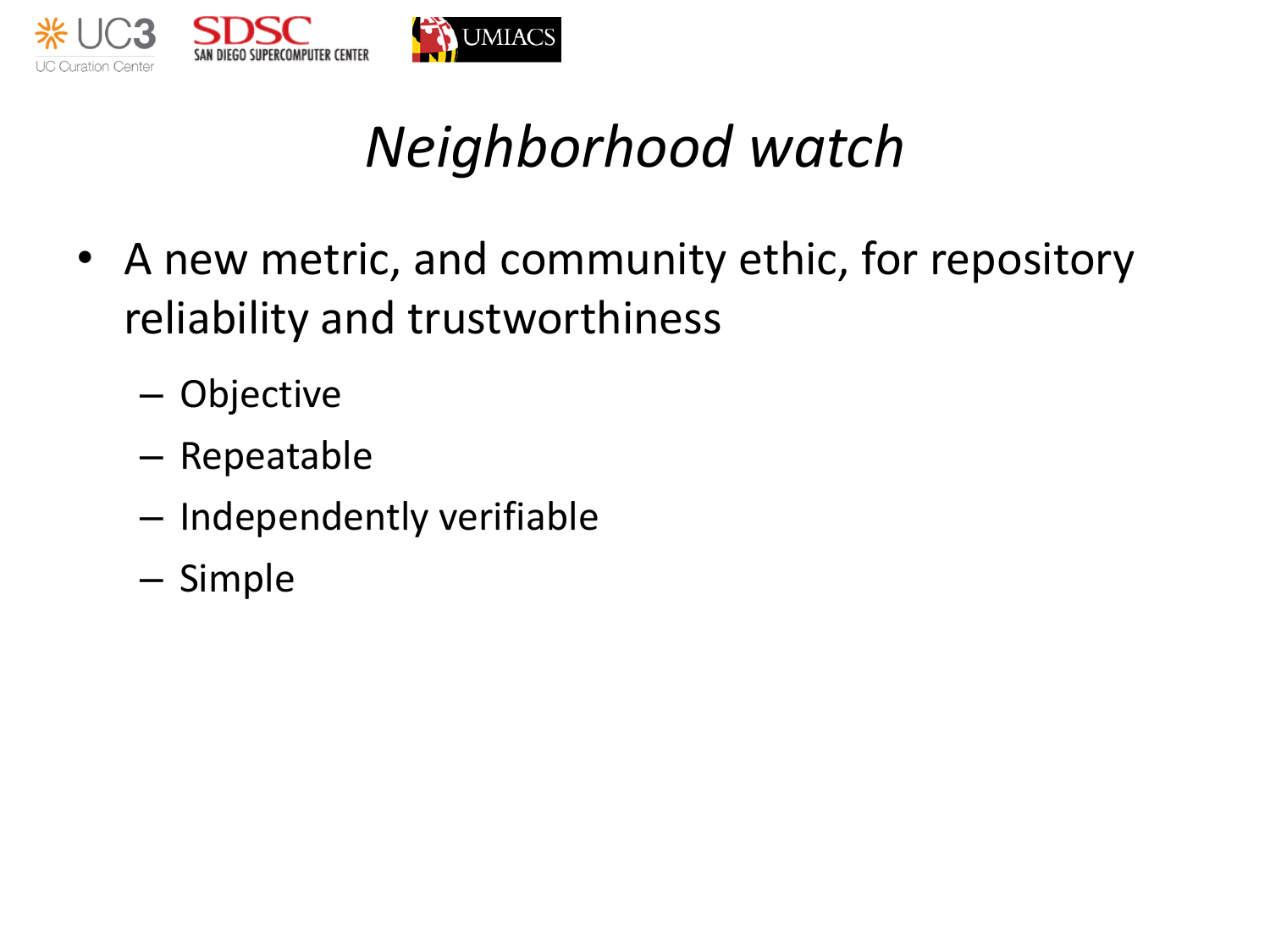

- A new metric, and community ethic, for repository reliability and trustworthiness
	- Objective
	- Repeatable
	- Independently verifiable
	-



http://www.flickr.com/potos/striatic/2191404675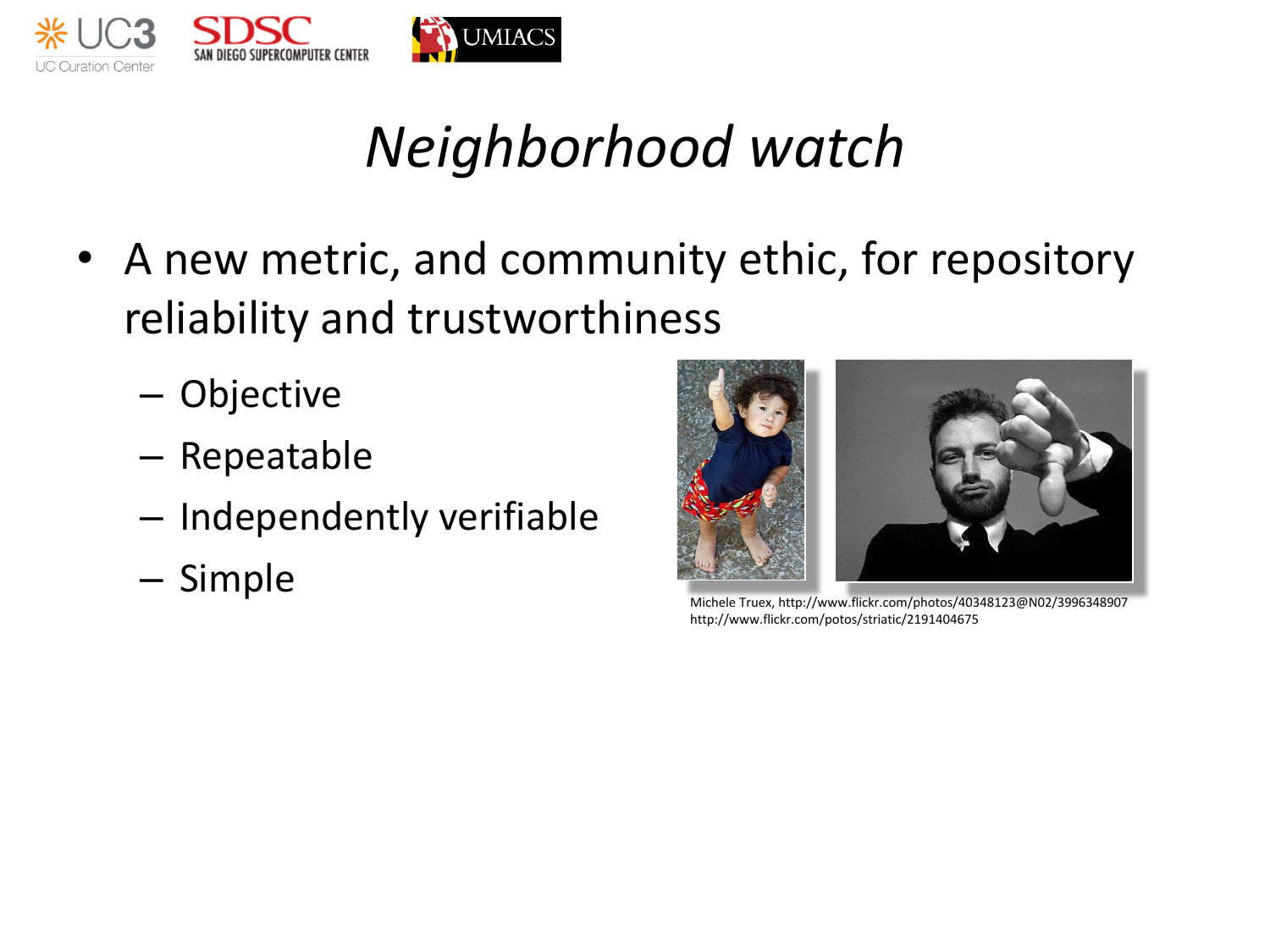

- A new metric, and community ethic, for repository reliability and trustworthiness
	- Objective
	- Repeatable
	- Independently verifiable
	- Simple



http://www.flickr.com/photos/yenzah/5017275397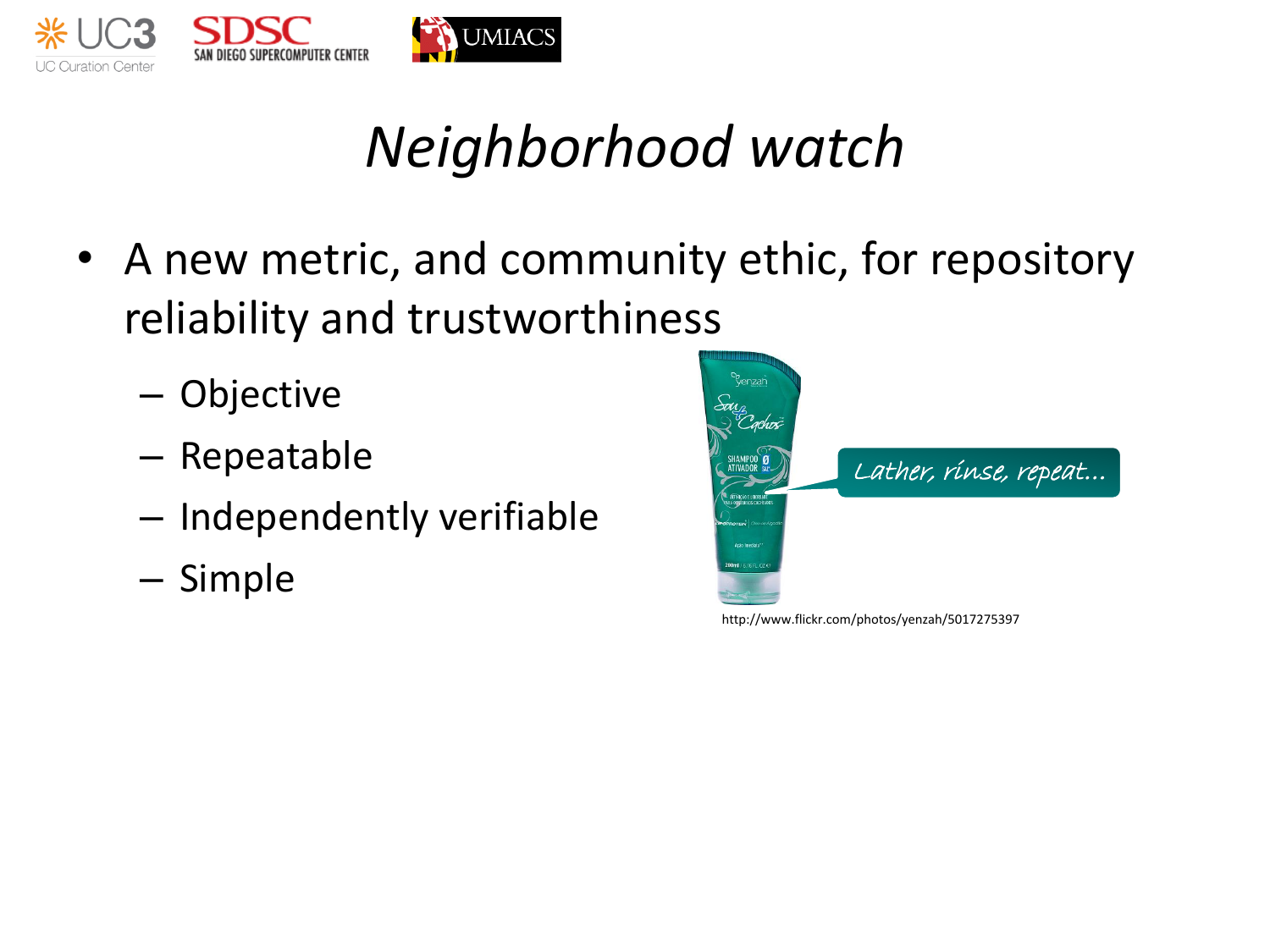

- A new metric, and community ethic, for repository reliability and trustworthiness
	- Objective
	- Repeatable
	- Independently verifiable
	- Simple

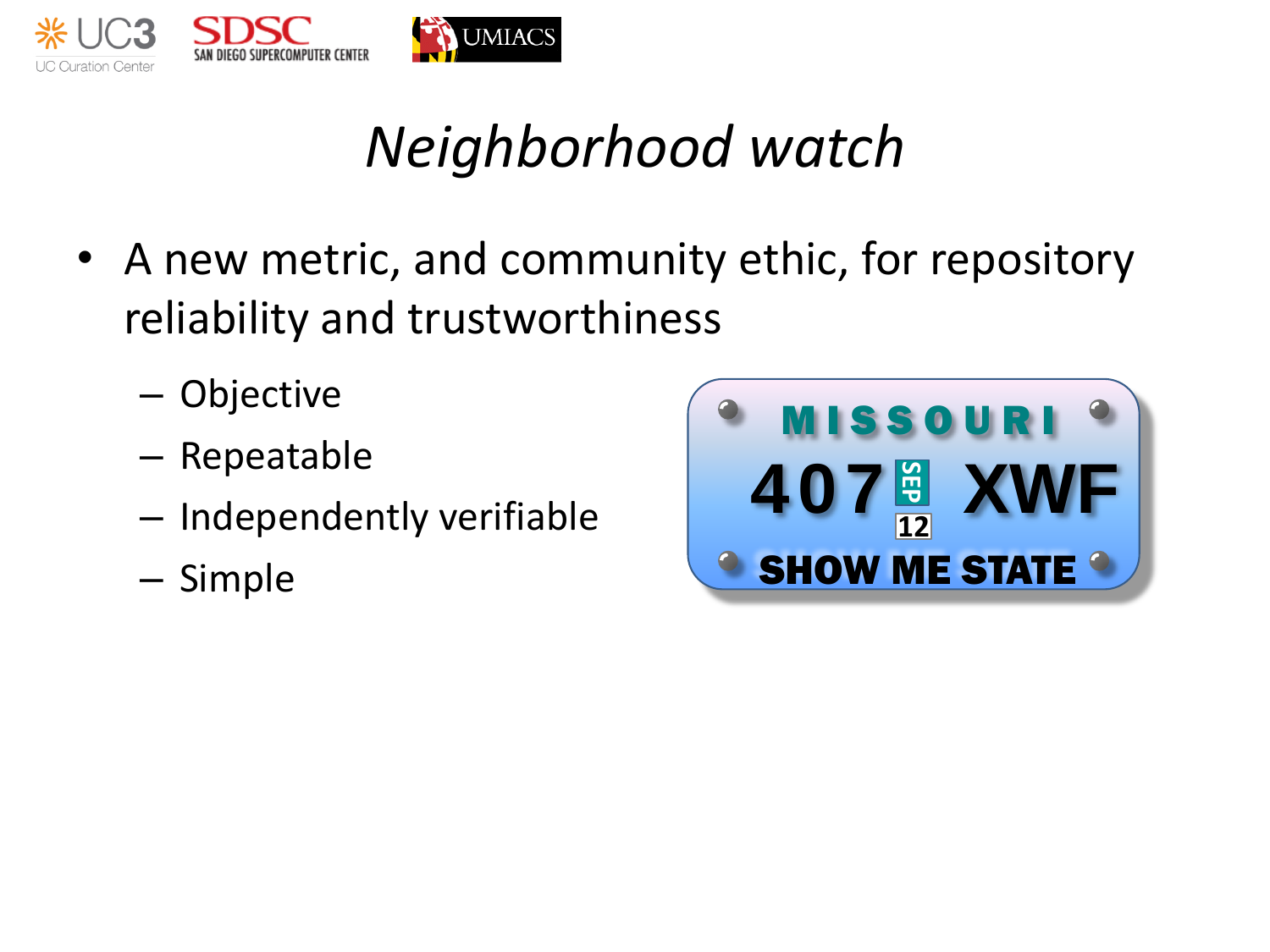

- A new metric, and community ethic, for repository reliability and trustworthiness
	- Objective
	- Repeatable
	- Independently verifiable
	- Simple



Windell Oskay, http://www.flickr.com/photos/oskay/265899865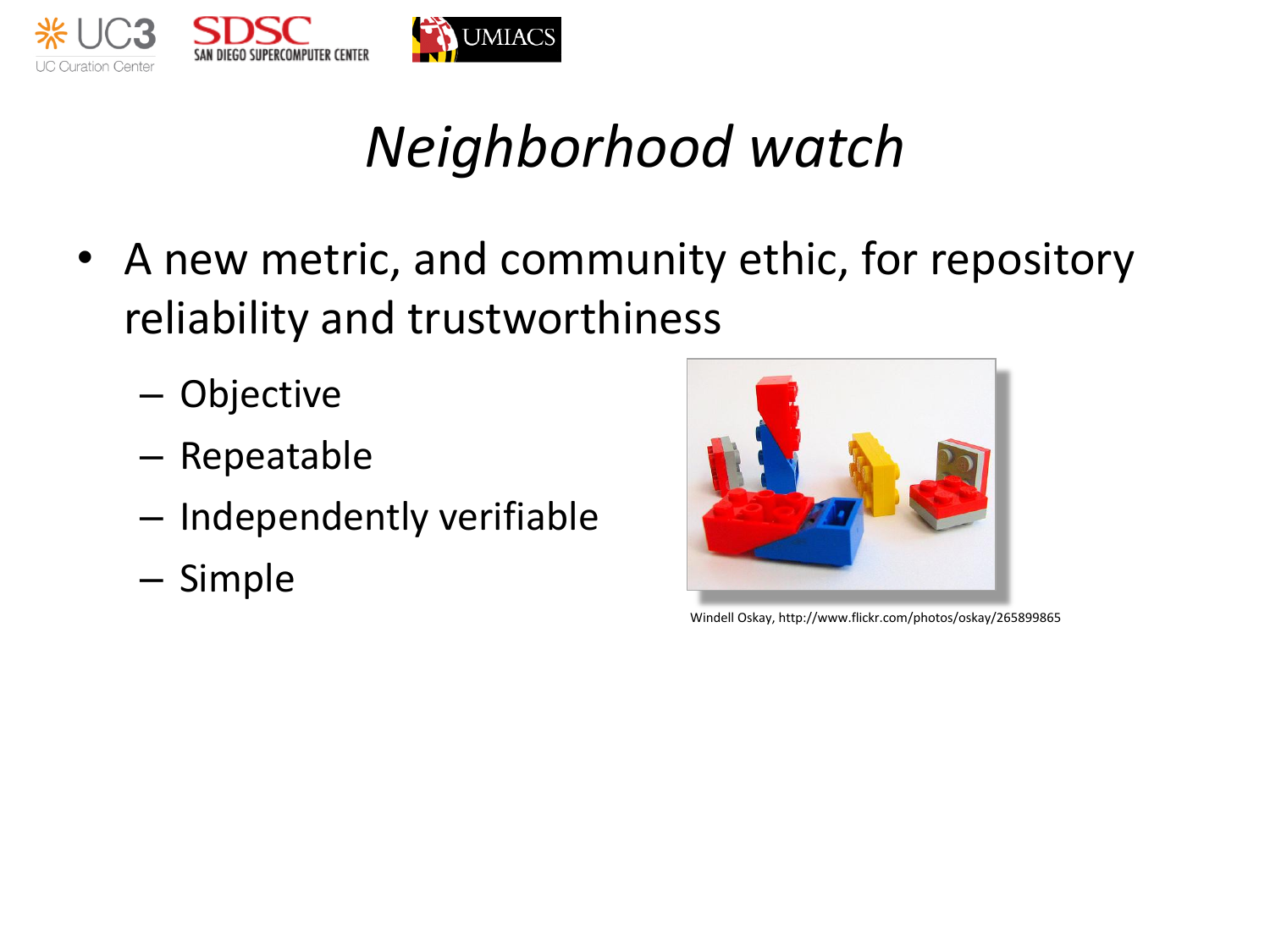

- A new metric, and community ethic, for repository reliability and trustworthiness
	- Objective
	- Repeatable
	- Independently verifiable
	- Simple



Windell Oskay, http://www.flickr.com/photos/oskay/265899865

- What is the fundamental obligation of a repository?
	- First, do no harm [*primum non necere*]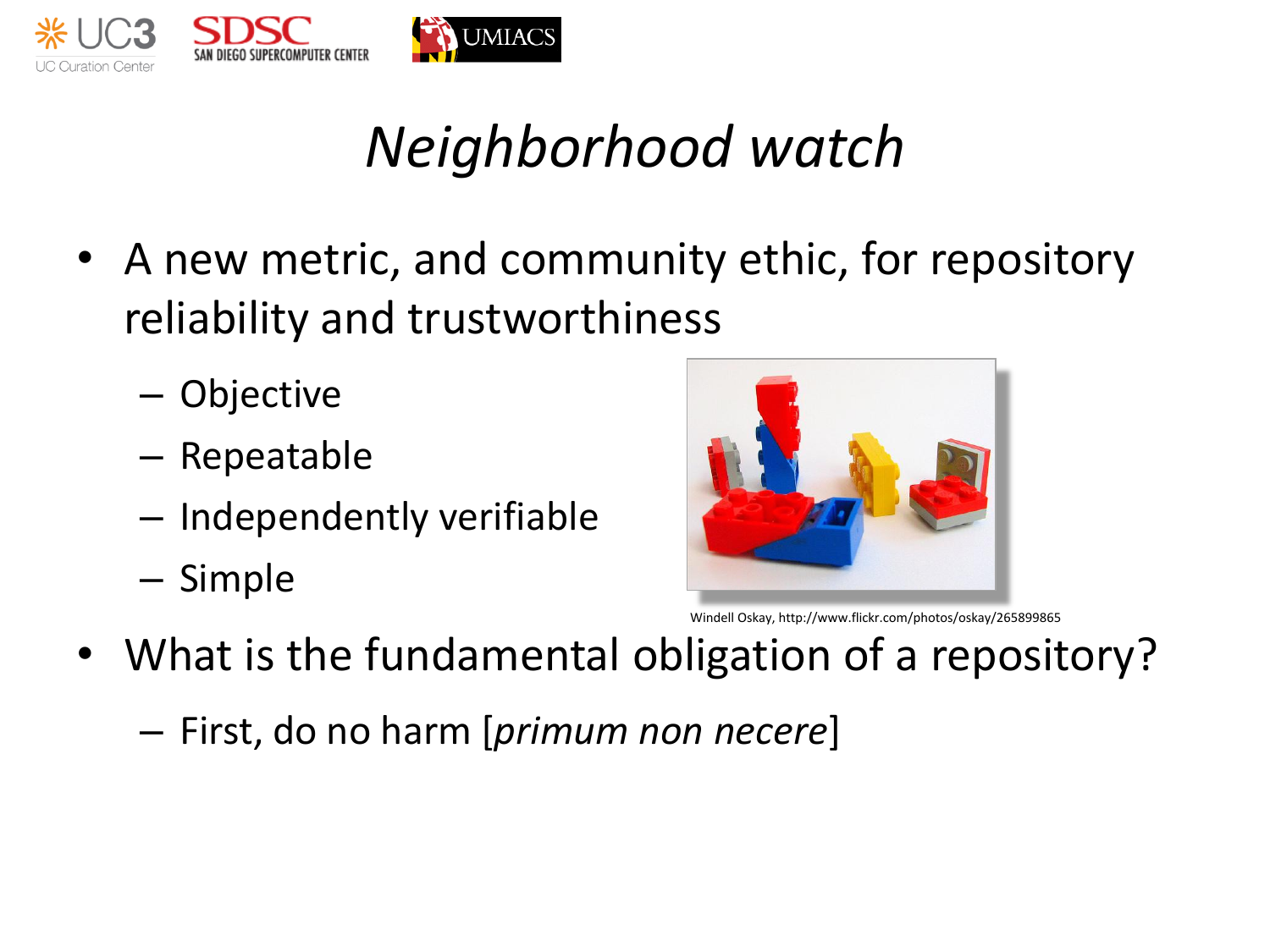

- A new metric, and community ethic, for repository reliability and trustworthiness
	- Objective
	- Repeatable
	- Independently verifiable
	- Simple



Windell Oskay, http://www.flickr.com/photos/oskay/265899865

- What is the fundamental obligation of a repository?
	- First, save the bits
		- … before worrying about added-value services



Digital Preservation Coalition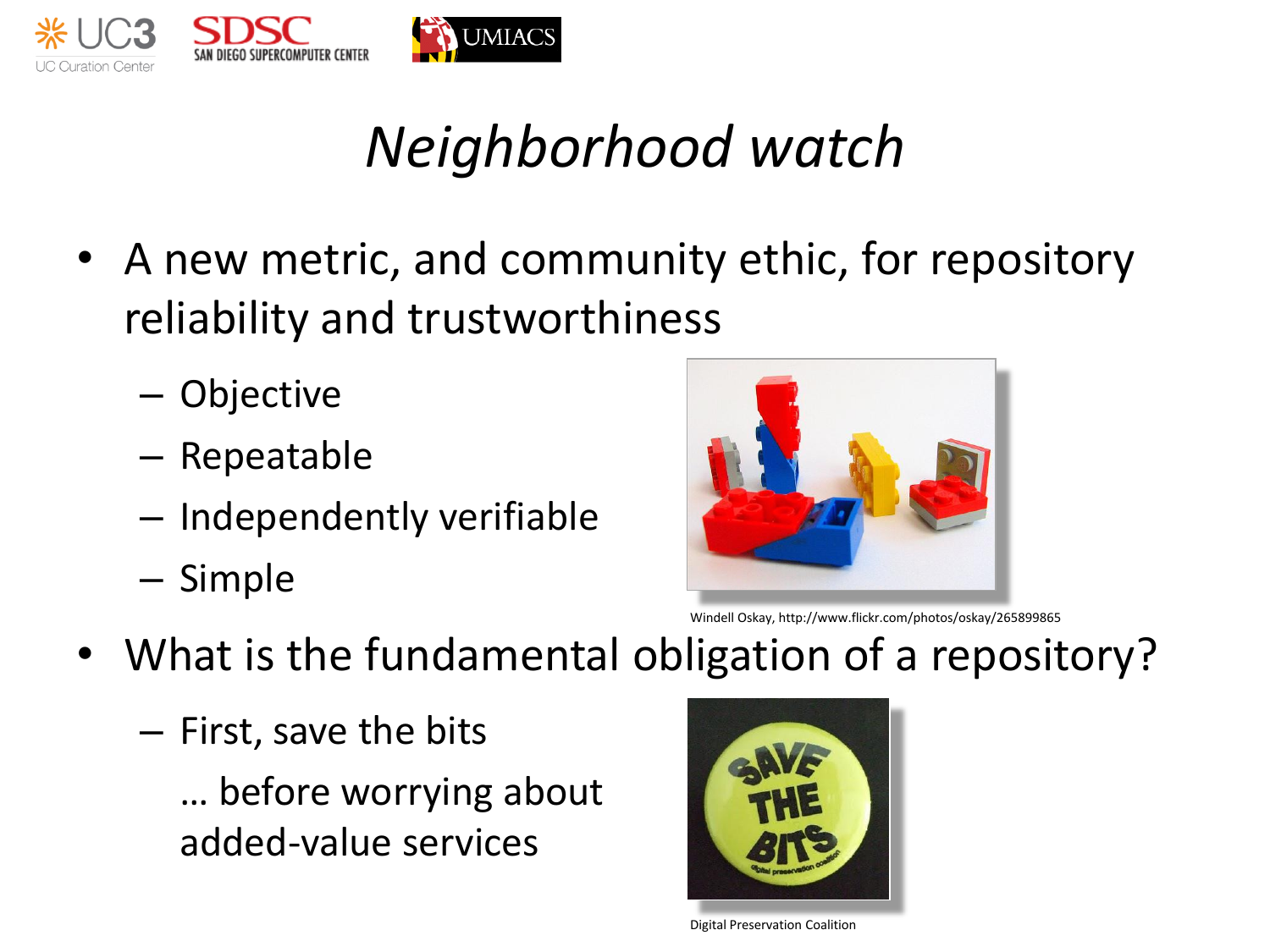

- Based on information that is already readily available
	- Content retrieval via stable URLs
	- Content size and message digest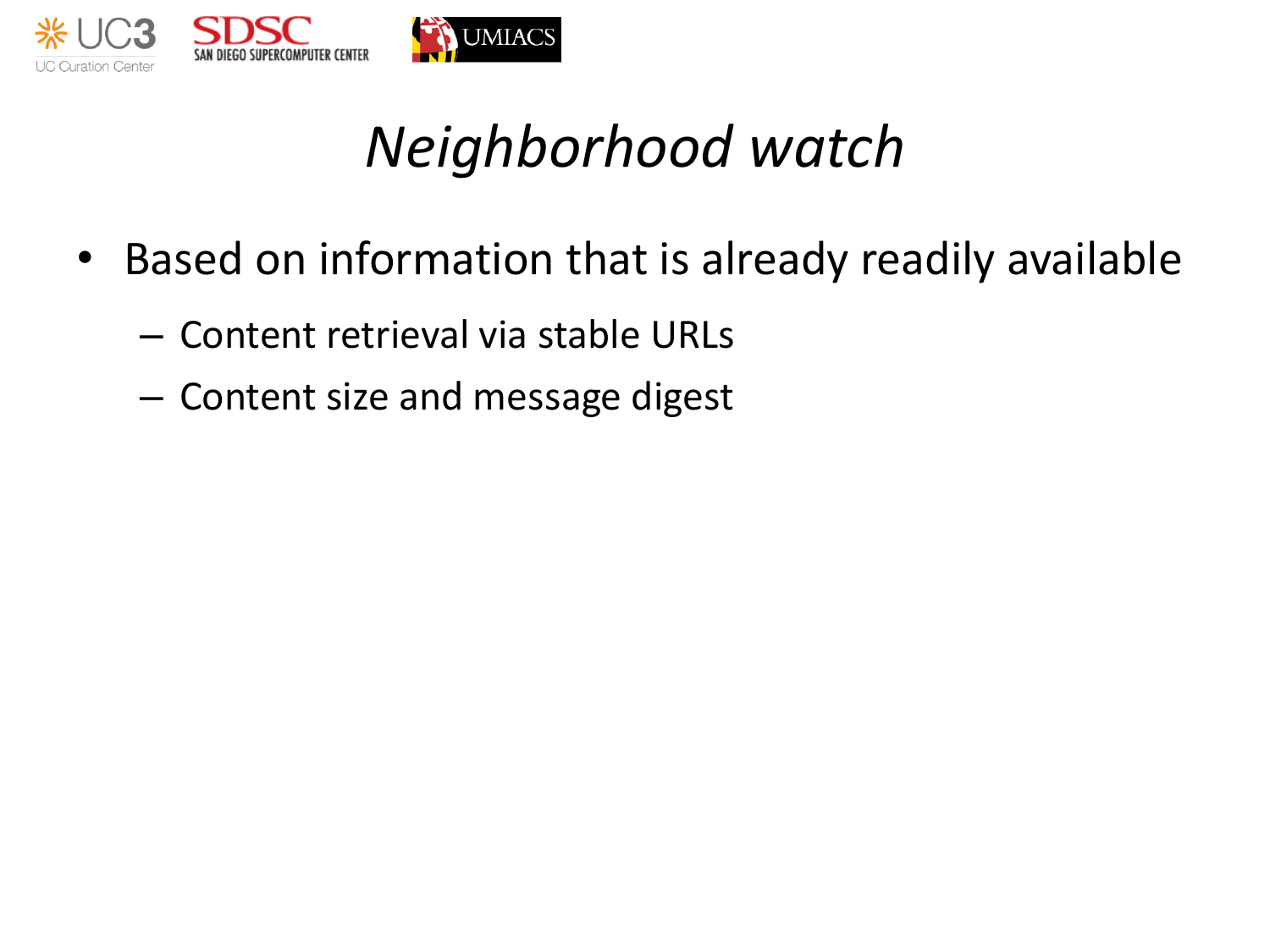

- Based on information that is already readily available
	- Content retrieval via stable URLs
	- Content size and message digest
- An external agent that periodically retrieves content, verifies its bit-level integrity, and notifies the neighborhood
- Possible implementations
	- Merritt Fixity service <http://www.cdlib.org/uc3/curation/fixity.html>
	- UMIACS ACE <http://adapt.umiacs.umd.edu/ace>



National Neighborhood Watch Institute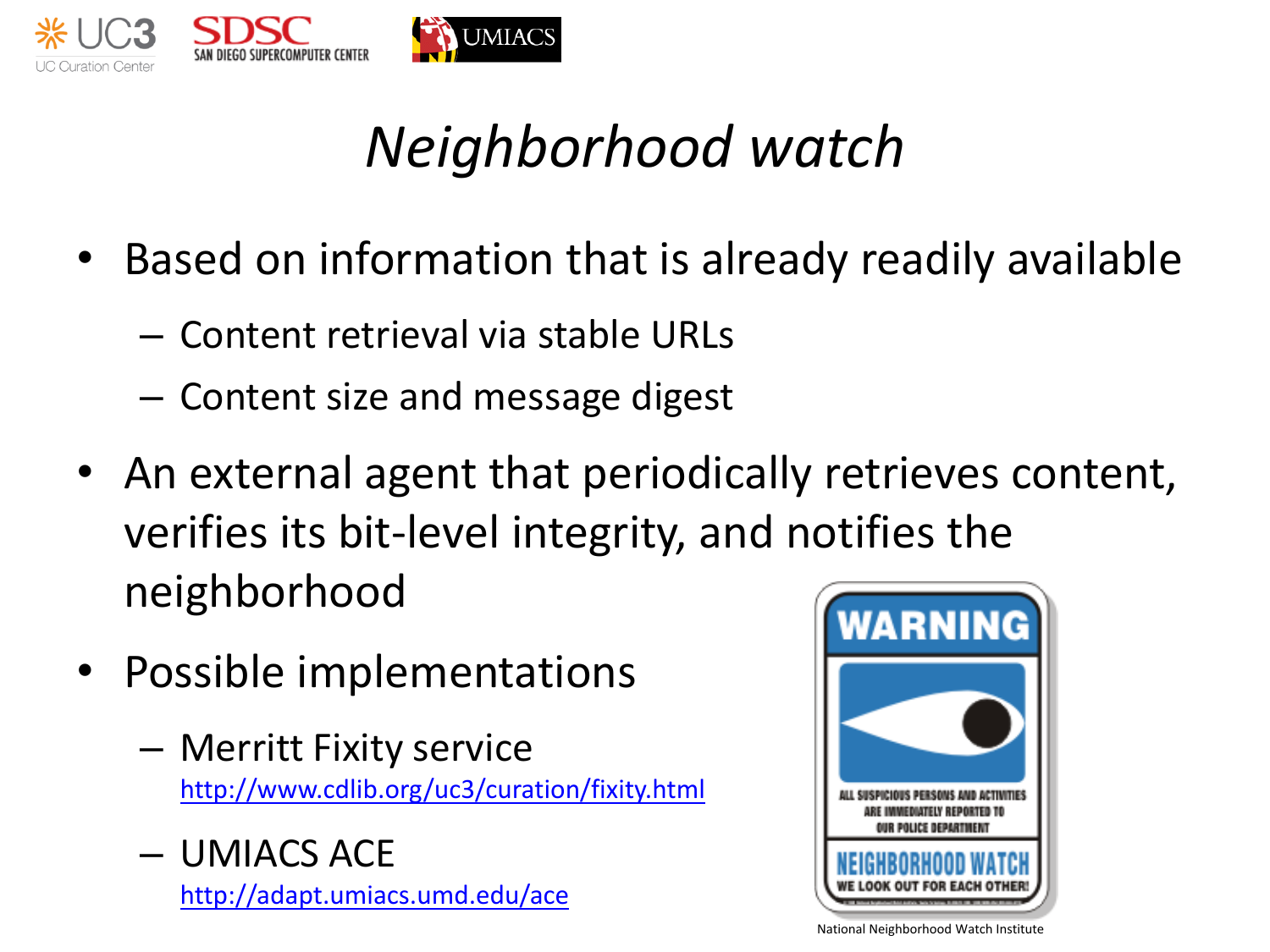

## *How to be a good neighbor*

- "Have an open door policy"
	- Repositories should provide access to all content
- "Don't borrow too much sugar"
	- Verification agents should throttle requests
- "If you see something, say something"
	- Adhere to community standards for reporting and veracity

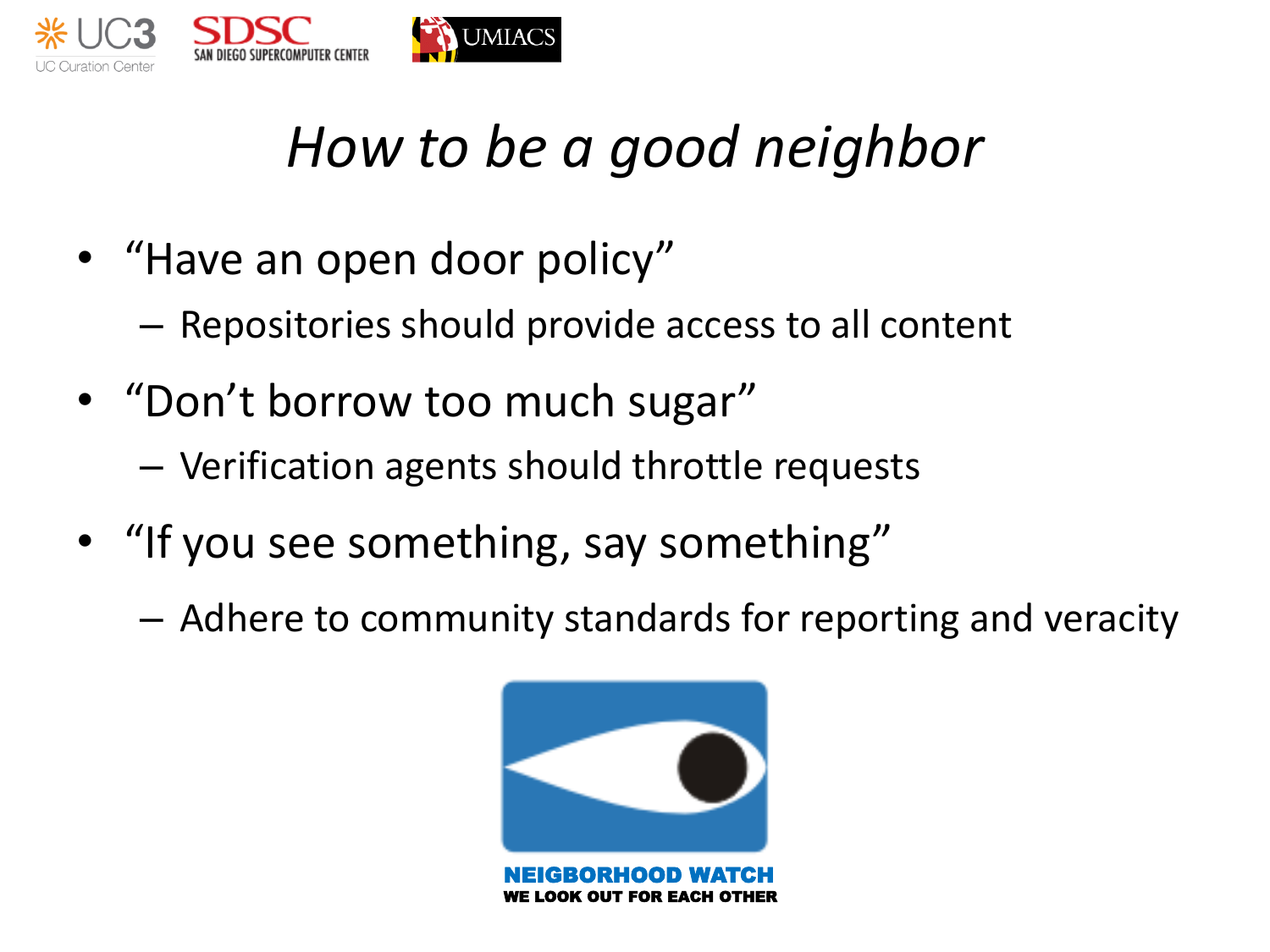

*So …*

- Trust, but verify
- What you say about yourself is less interesting than what others say about you
- Be neighborly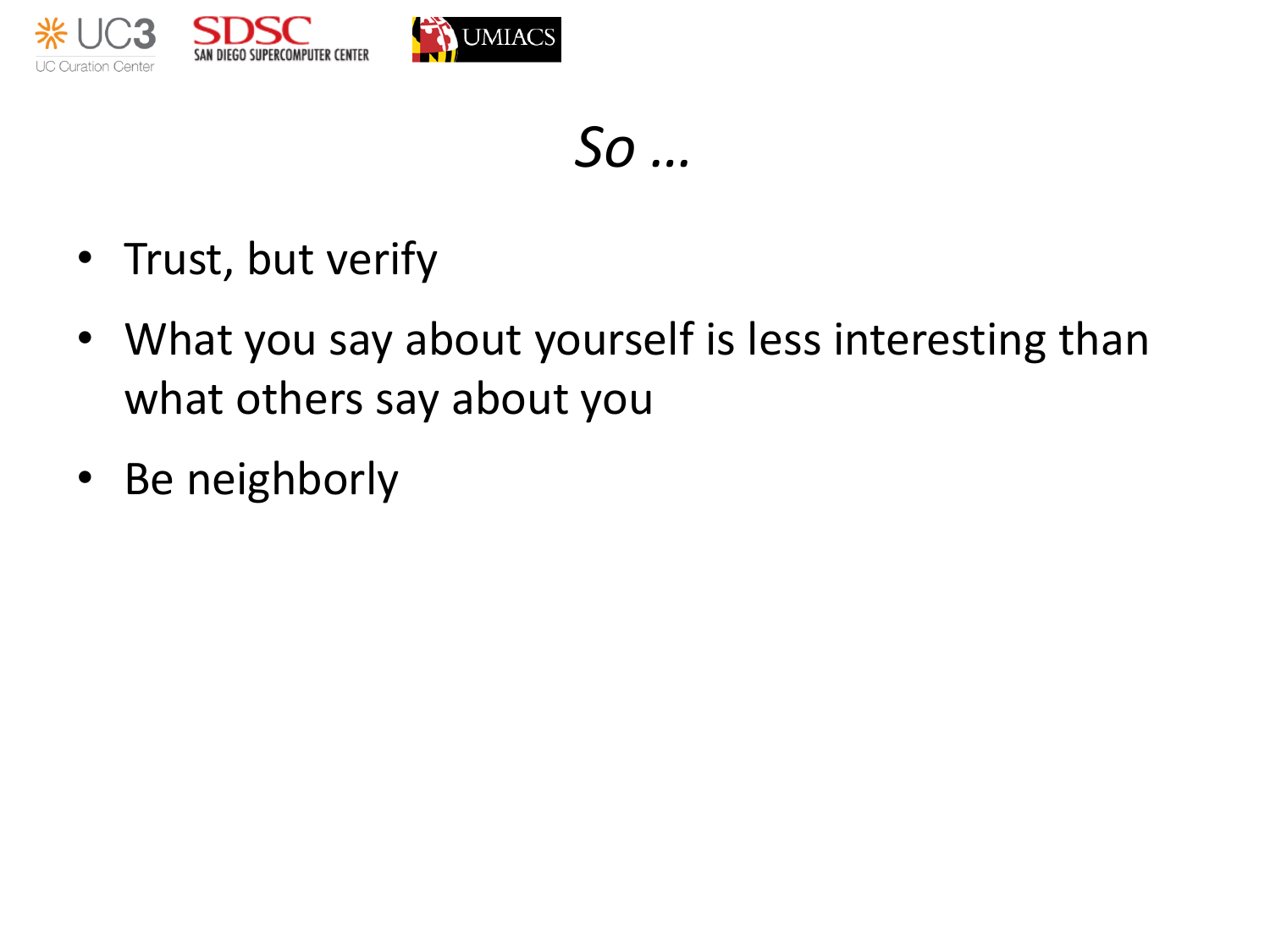

*So …*

- Trust, but verify
- What you say about yourself is less interesting than what others say about you
- Be neighborly



AFP/Getty Images, http://www.britannica.com/bps/media-view/121436/1/0/0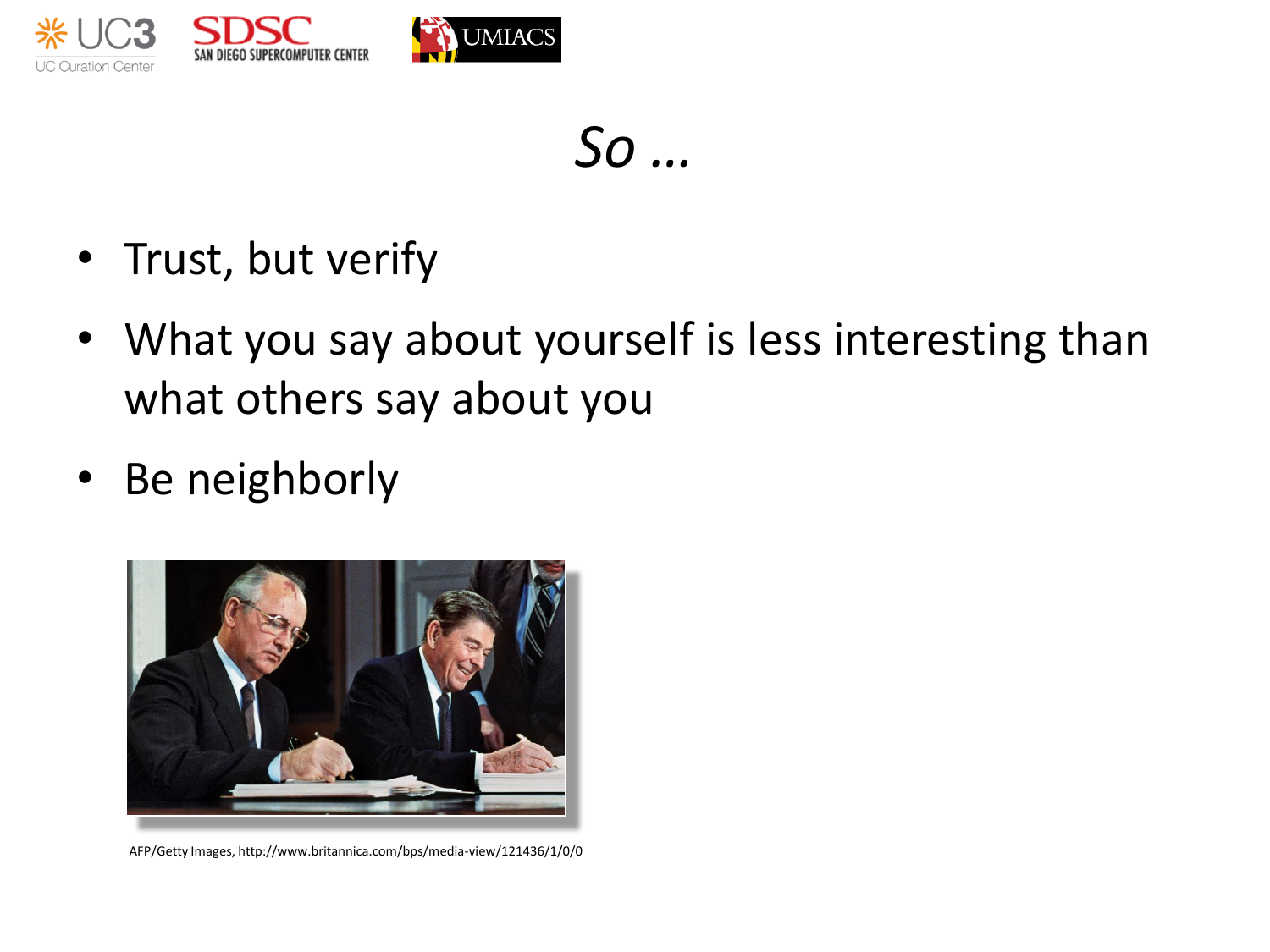

*So …*

- Trust, but verify
- What you say about yourself is less interesting than what others say about you
- Be neighborly



AFP/Getty Images, http://www.britannica.com/bps/media-view/121436/1/0/0 http://www.flickr.com/photos/48304881@N05/5240756741